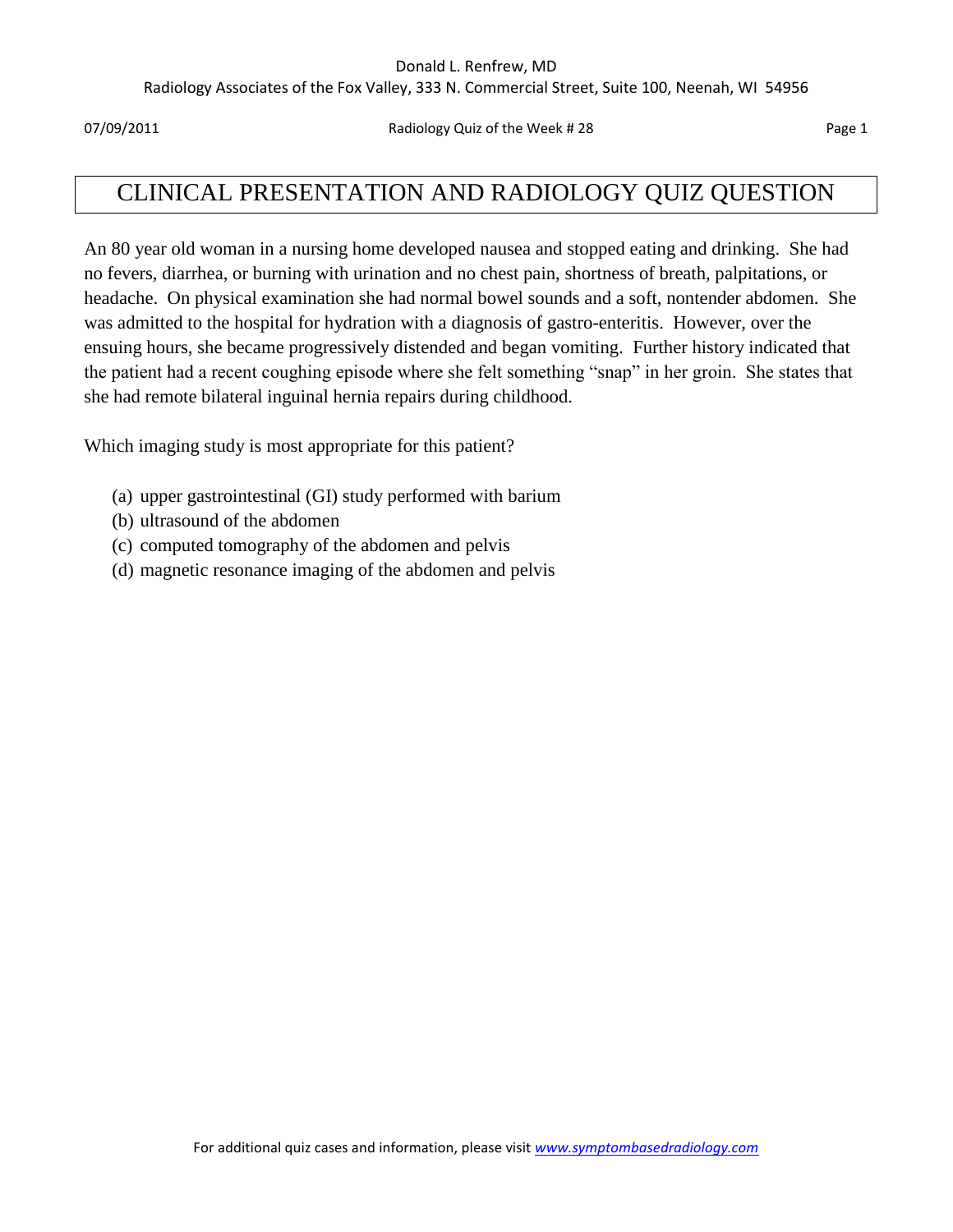#### RADIOLOGY QUIZ QUESTION, ANSWER, AND EXPLANATION

An 80 year old woman in a nursing home developed nausea and stopped eating and drinking. She had no fevers, diarrhea, or burning with urination and no chest pain, shortness of breath, palpitations, or headache. On physical examination she had normal bowel sounds and a soft, nontender abdomen. She was admitted to the hospital for hydration with a diagnosis of gastro-enteritis. However, over the ensuing hours, she became progressively distended and began vomiting. Further history indicated that the patient had a recent coughing episode where she felt something "snap" in her groin. She states that she had remote bilateral inguinal hernia repairs during childhood.

Which imaging study is most appropriate for this patient?

- (a) upper gastrointestinal (GI) study performed with barium
- (b) ultrasound of the abdomen
- (c) computed tomography of the abdomen and pelvis
- (d) magnetic resonance imaging of the abdomen and pelvis

Answer: (c), computed tomography of the abdomen and pelvis, is the correct answer. CT examination is the study of choice for "abdomen pain plus" where the "plus" represents inflammation (fever, elevated white count, rebound tenderness, peritoneal signs), suspected obstruction (distension with nausea/vomiting), or weight loss.

Upper gastrointestinal (GI) study performed with barium was, many years ago, a popular examination for evaluation of epigastric or upper abdominal pain of unknown cause. While the examination could and did show ulcers, masses, and other abnormalities, it has been largely supplanted by endoscopy. Furthermore, it is not appropriate in this case of suspected obstruction, and the patient would likely simply vomit up any administered barium anyway. Therefore, (a) is incorrect. Ultrasound of the abdomen is the study of choice for suspected biliary colic/right upper quadrant pain, but ultrasound of the abdomen is not effective in diagnosing obstruction, or the various causes of obstruction, and (b) is incorrect. Magnetic resonance imaging of the abdomen is usually reserved for evaluation of problem patients when ultrasound or CT is nondiagnostic, and (d) is incorrect.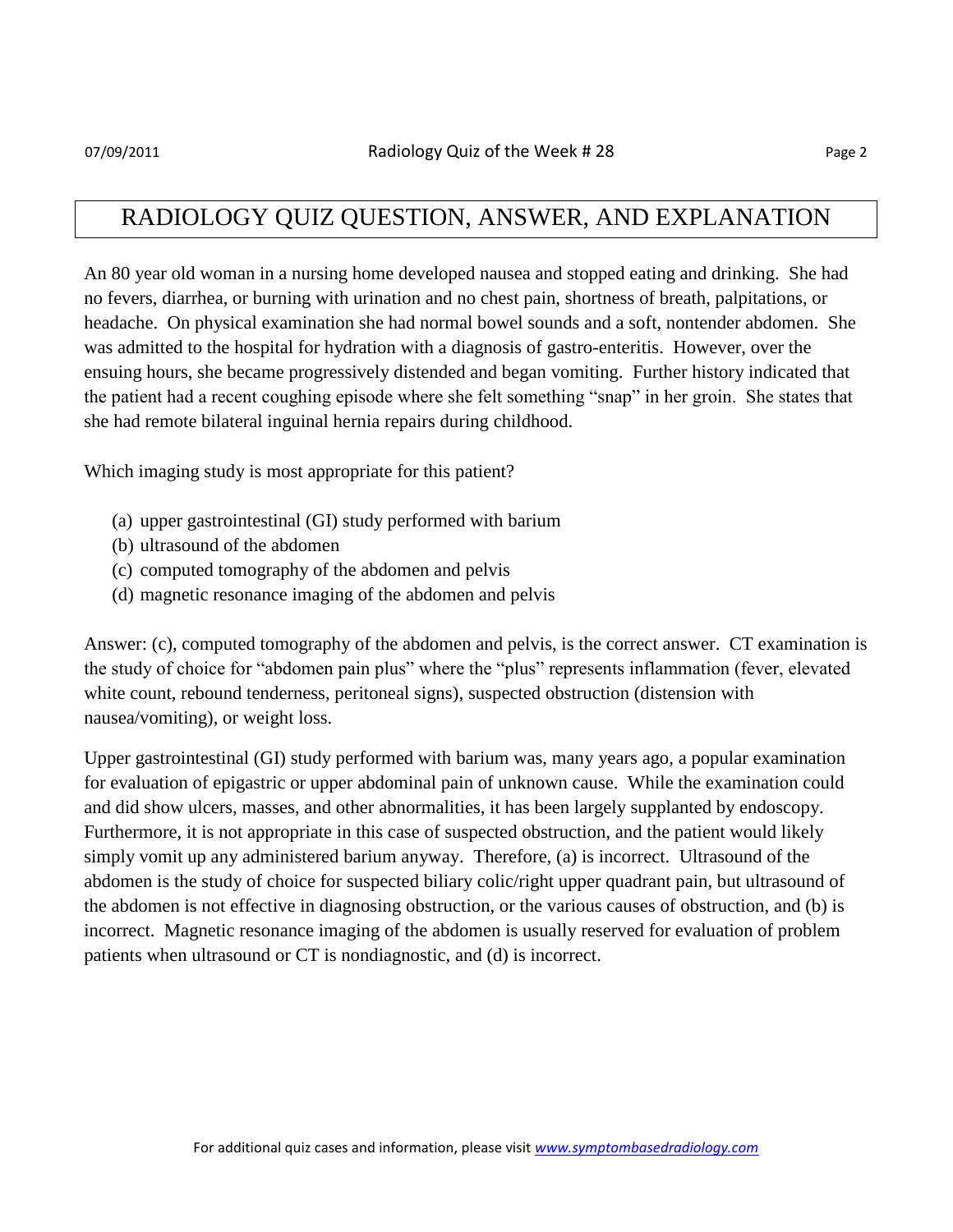## IMAGING STUDY AND QUESTIONS



Imaging questions:

- 1) What type of study is shown in the figures?
- 2) Are there any abnormalities?
- 3) What is the most likely diagnosis?
- 4) What is the next step in management?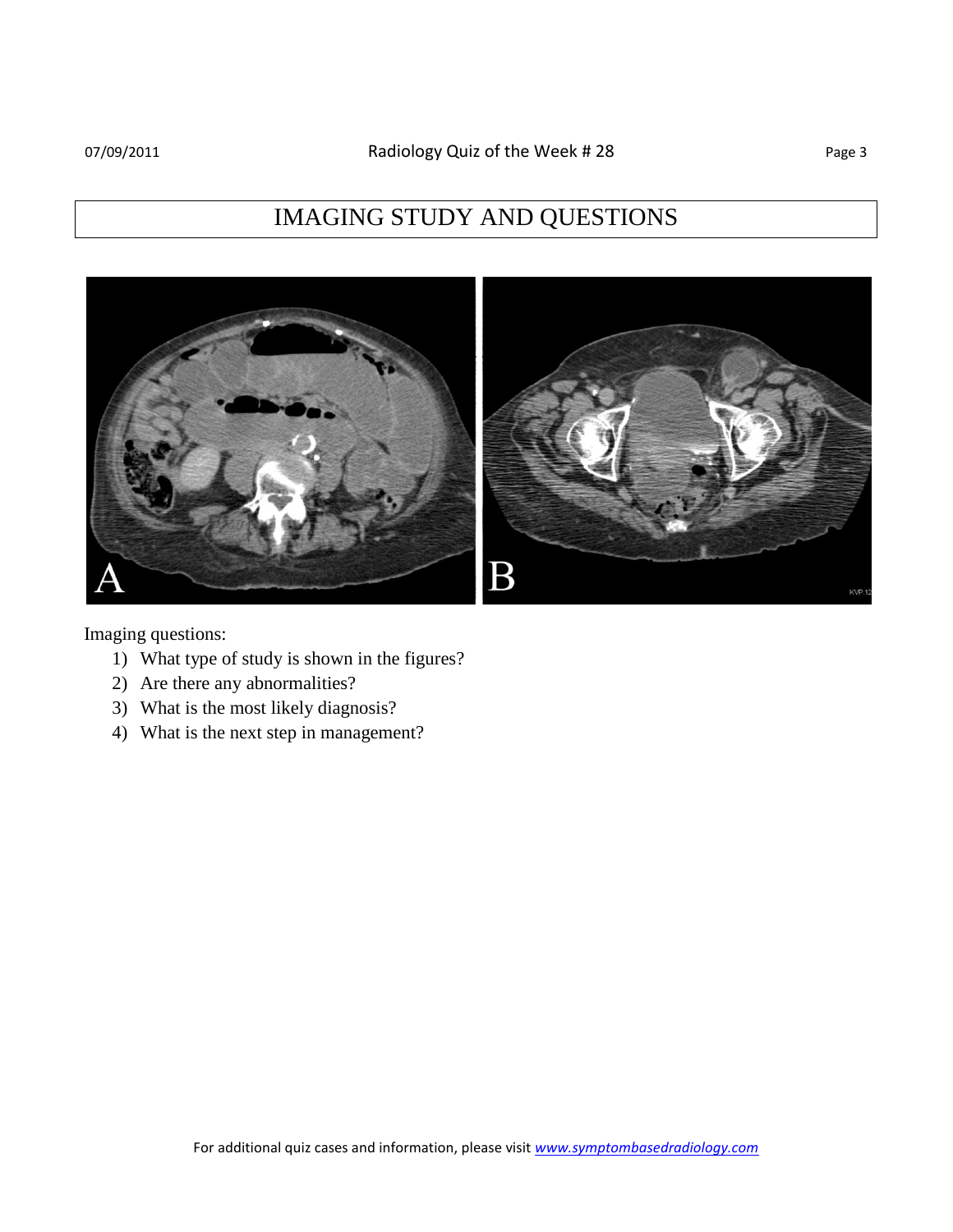

Answers to imaging questions:

- 1) What type of study is shown in the figures? CT study of the abdomen and pelvis
- 2) Are there any abnormalities? Yes. In the upper abdomen (A), there are multiple distended small bowel loops, as indicated, between the single white arrows. There are multiple air-fluid levels within these loops, as indicated by the single black arrow. There are also collapsed small bowel loops, as indicated by the double white arrows. At the level of the pelvis (B), there is a loop of bowel herniated into the inguinal region, between the white arrows. A constricted segment of bowel is seen leading into and out of the hernia at the black arrow.
- 3) What is the most likely diagnosis? Small bowel obstruction secondary to an incarcerated left inguinal hernia.
- 4) What is the next step in management? Emergent surgical consultation.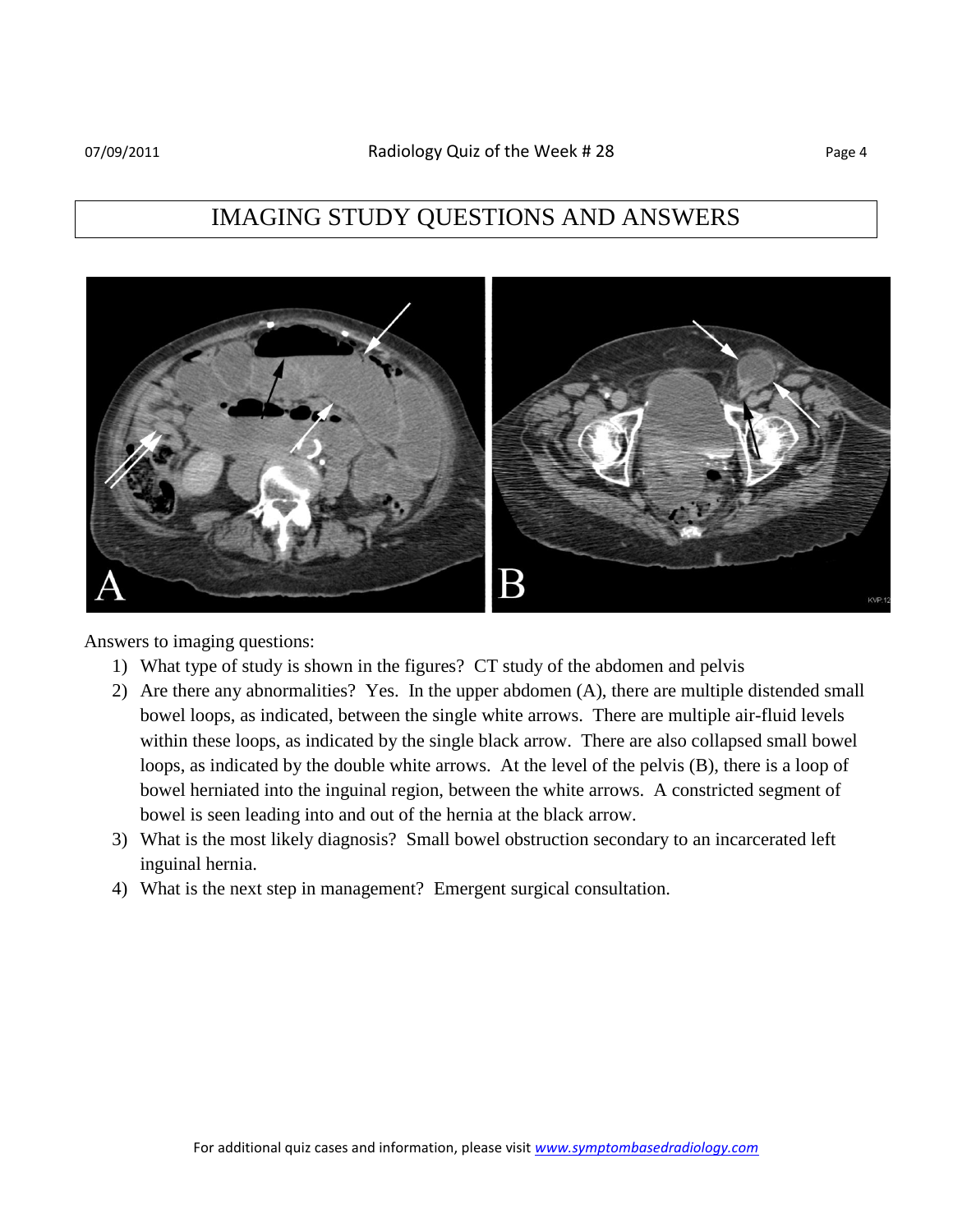## PATIENT DISPOSITION, DIAGNOSIS, AND FOLLOW-UP

Surgical consultation was obtained and the patient was taken emergently to the operating room where the inguinal hernia was reduced and the hernia site was repaired with a mesh plug. The patient tolerated the procedure well. The patient recovered and returned to the nursing home on her regular diet.